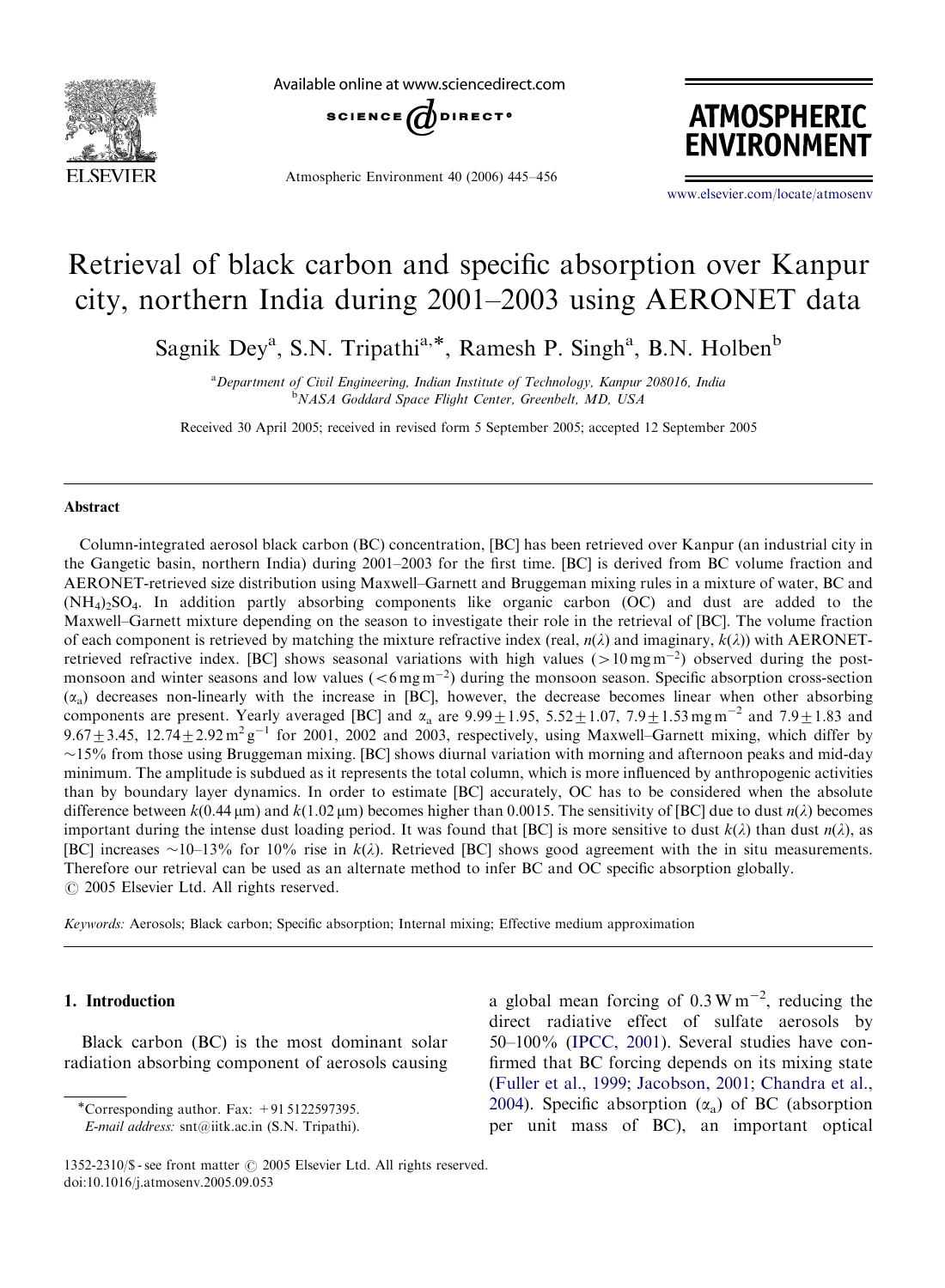<span id="page-1-0"></span>parameter for characterizing BC absorption, also varies depending on the mixing state, morphology, complex refractive index and density [\(Fuller et al.,](#page-10-0) [1999](#page-10-0); [Schuster et al., 2005\)](#page-10-0). BC affects the regional hydrological cycle through evaporation of cloud droplets due to absorption of sunlight ([Ramanathan](#page-10-0) [et al., 2001a](#page-10-0); [Menon et al., 2002](#page-10-0)) and can be a potential health hazard ([Horvath, 1993](#page-10-0)).

[Sato et al. \(2003\)](#page-10-0) have shown that the present BC emission inventories have to be increased by a factor of 2–4 to match with the Aerosol Robotic Network (AERONET) measurements of single scattering albedo. Their results show the difficulty as well as the necessity of proper estimation of columnintegrated BC concentration (in mgm<sup>-2</sup>), [BC], to quantify  $\alpha_a$  in order to assess their impact on regional climate. Studies during the Indian Ocean Experiment (INDOEX) have revealed significant amount of BC over the tropical Indian Ocean during the winter monsoon season ([Ramanathan et al., 2001b;](#page-10-0) [Mayol-](#page-10-0)[Bracero et al., 2002;](#page-10-0) [Satheesh et al., 2002](#page-10-0)). However, few measurements of surface BC concentration have been carried out in India [\(Babu and Moorthy, 2002;](#page-9-0) [Venkataraman et al., 2002](#page-11-0); [Latha and Badarinath,](#page-10-0) [2003\)](#page-10-0), which is believed to be the major source of pollution in the adjacent oceans. Recently, [Tripathi](#page-11-0) [et al. \(2005a\)](#page-11-0) have measured surface BC concentration in an industrial site in the Ganga basin (Kanpur, 80°20'E; 26°26'N, Fig. 1), northern India for 1 month (December 2004) period during Indian Space Research Organization-Geosphere Biosphere Program (ISRO-GBP) Land Campaign II. High BC concentration  $(6-20 \,\mu g\,\text{m}^{-3})$  has been observed in the region resulting in atmospheric absorption of  $\sim$  +71 W m<sup>-2</sup>, which translates into a lower atmospheric heating rate of 1.8 K per day; three times higher than the heating rate observed over the Indian Ocean (0.5 K per day) [\(Satheesh et al., 2002](#page-10-0)). These results show the importance of long-term measurements of BC in the region, which is nonexistent till now. Also aerosol optical properties derived from AERONET data show high concentration of absorbing aerosols particularly during the winter season [\(Singh et al.,](#page-10-0) [2004\)](#page-10-0), which requires quantitative study to understand the radiative forcing in the region.

Recently, [Schuster et al. \(2005\)](#page-10-0) have used Maxwell–Garnett mixing rule (MG) to retrieve [BC] globally from a mixture of BC and  $(NH_4)_2SO_4$ (AS) embedded in water host. They have found that the yearly averaged  $\alpha_a$  varies in between 7.7 and  $12.5 \text{ m}^2 \text{ g}^{-1}$ . In addition to MG, we have used Bruggeman effective medium approximation (Brug)



Fig. 1. Location of the study area with the regional air mass in different seasons shown by arrows.

to retrieve [BC] from AERONET data for the measured columnar volume size distribution and refractive indices. We have also considered additional partly absorbing components in our retrieval, which will be discussed in detail in the next section. The proposed retrieval technique has been validated against in-situ data from Kanpur and INDOEX. In this paper, we present, for the first time, long-term [BC] and  $\alpha_a$  and their variability over Kanpur.

#### 2. Retrieval of [BC] and specific absorption

We assume an internal mixture of BC, AS, water and organic carbon (OC)/dust, whose composite refractive index needs to be computed using a suitable mixing rule. The choice of the appropriate effective medium approximation is necessary to determine the optical properties of a mixture ([Chylek et al., 2000, p. 276\)](#page-9-0). However, the composite refractive index can be retrieved using theoretical mixing rules, the simplest being the volume-weighted average of the refractive index of individual components. The criteria for an appropriate mixing rule in such condition depend mainly on the geometric arrangement of the components constituting the mixture [\(Lesins et al., 2002](#page-10-0)). Two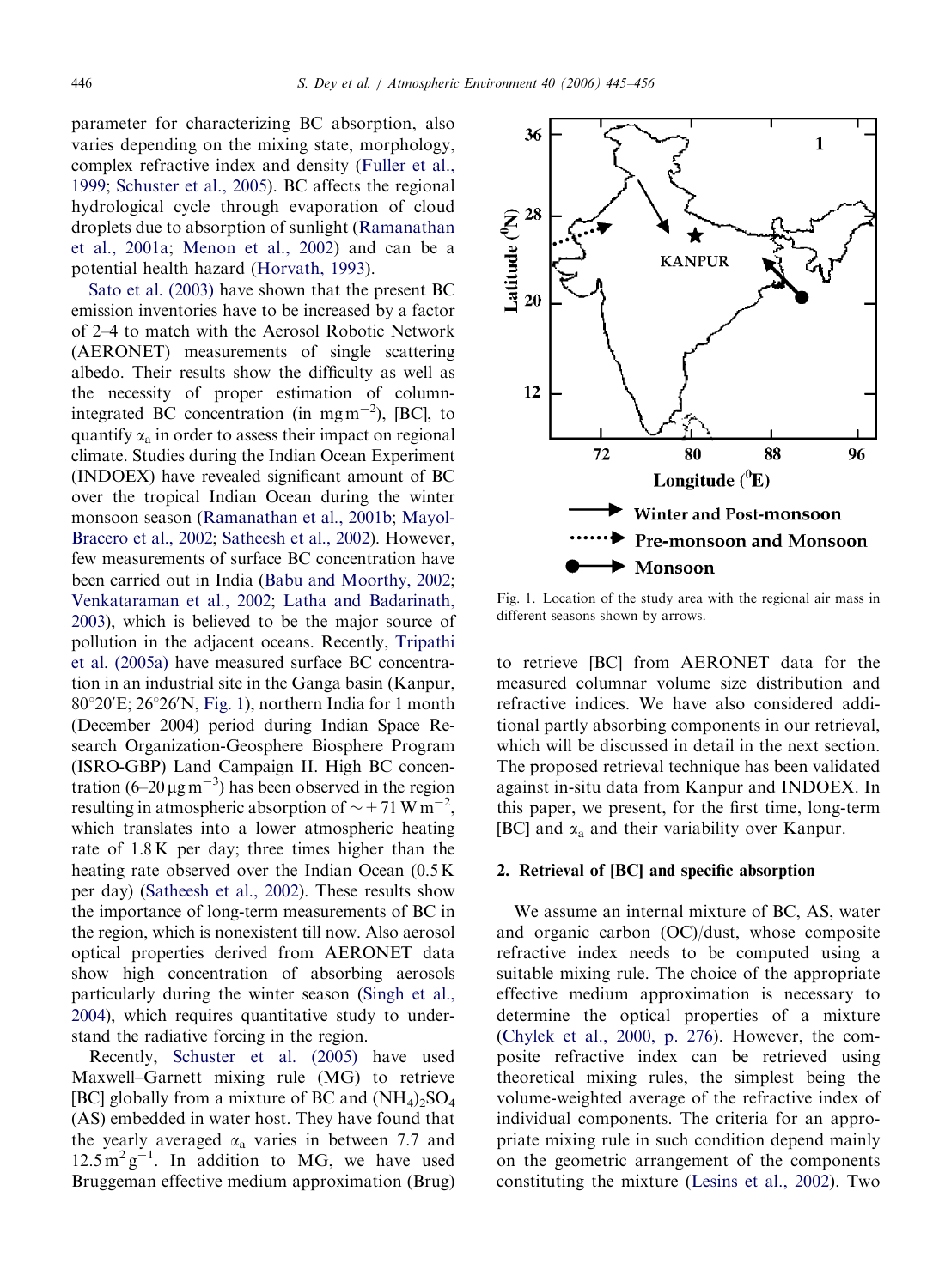<span id="page-2-0"></span>most common mixing rules, MG and Brug, used for this study consider the dielectric constant  $(\varepsilon)$  of individual component in the calculation. As  $\varepsilon$  of different aerosol species is not enlisted in the literature, it has been derived from the corresponding refractive index.

## 2.1. Maxwell– Garnett and Bruggeman mixing rules

MG assumes inclusions of insoluble particles in a host solution (Fig. 2(a)) ([Bohren and Huffman,](#page-9-0) [1998;](#page-9-0) [Chylek et al., 2000;](#page-9-0) [Lesins et al., 2002\)](#page-10-0). If all the inclusions are spherical, the effective dielectric constant for the mixture ( $\varepsilon_{\text{MG}}$ ) is given by ([Bohren](#page-9-0) [and Huffman, 1998, p. 217\)](#page-9-0):

$$
\varepsilon_{\text{MG}} = \varepsilon_m \left[ 1 + \frac{3 \left( f_1 \frac{\varepsilon_1 - \varepsilon_m}{\varepsilon_1 + 2\varepsilon_m} + f_2 \frac{\varepsilon_2 - \varepsilon_m}{\varepsilon_2 + 2\varepsilon_m} + f_3 \frac{\varepsilon_3 - \varepsilon_m}{\varepsilon_3 + 2\varepsilon_m} \right)}{1 - \left( f_1 \frac{\varepsilon_1 - \varepsilon_m}{\varepsilon_1 + 2\varepsilon_m} - f_2 \frac{\varepsilon_2 - \varepsilon_m}{\varepsilon_2 + 2\varepsilon_m} - f_3 \frac{\varepsilon_3 - \varepsilon_m}{\varepsilon_3 + 2\varepsilon_m} \right)} \right].
$$

$$
(1)
$$

Here,  $\varepsilon_m$ ,  $\varepsilon_1$ ,  $\varepsilon_2$  and  $\varepsilon_3$  are the dielectric constants of the host matrix (water), BC, AS and OC/dust and  $f_1$ ,  $f_2$  and  $f_3$  are the corresponding volume fractions of BC, AS and OC/dust, respectively.

Brug treats the components (inclusions and the host) on equal basis and is symmetric with respect to interchanging of components (Fig. 2(b)) ([Chylek](#page-9-0) [et al., 2000, p. 276\)](#page-9-0). This is more suitable for a mixture of insoluble species where the dry aerosol species are interspersed ([Lesins et al., 2002](#page-10-0)). Bruggeman effective dielectric constant  $(\varepsilon_{\text{B}})$  is given by [\(Bohren and Huffman, 1998, p. 227\)](#page-9-0):

$$
\sum_{i=1}^{n} f_i \left( \frac{\varepsilon_i - \varepsilon_B}{\varepsilon_i + 2\varepsilon_B} \right) = 0,
$$
\n(2)

where  $\varepsilon_i$  and  $f_i$  are the dielectric constant and the volume fraction of the *i*th component in a  $n$ component mixture. In case of Brug, dry mixture of BC and AS has been considered and the retrieval results are compared with MG applied to



Fig. 2. Schematic representation of (a) Maxwell–Garnett and (b) Bruggeman mixing of different aerosol species and flow charts for (c) Maxwell–Garnett and (d) Bruggeman mixing rules to retrieve [BC].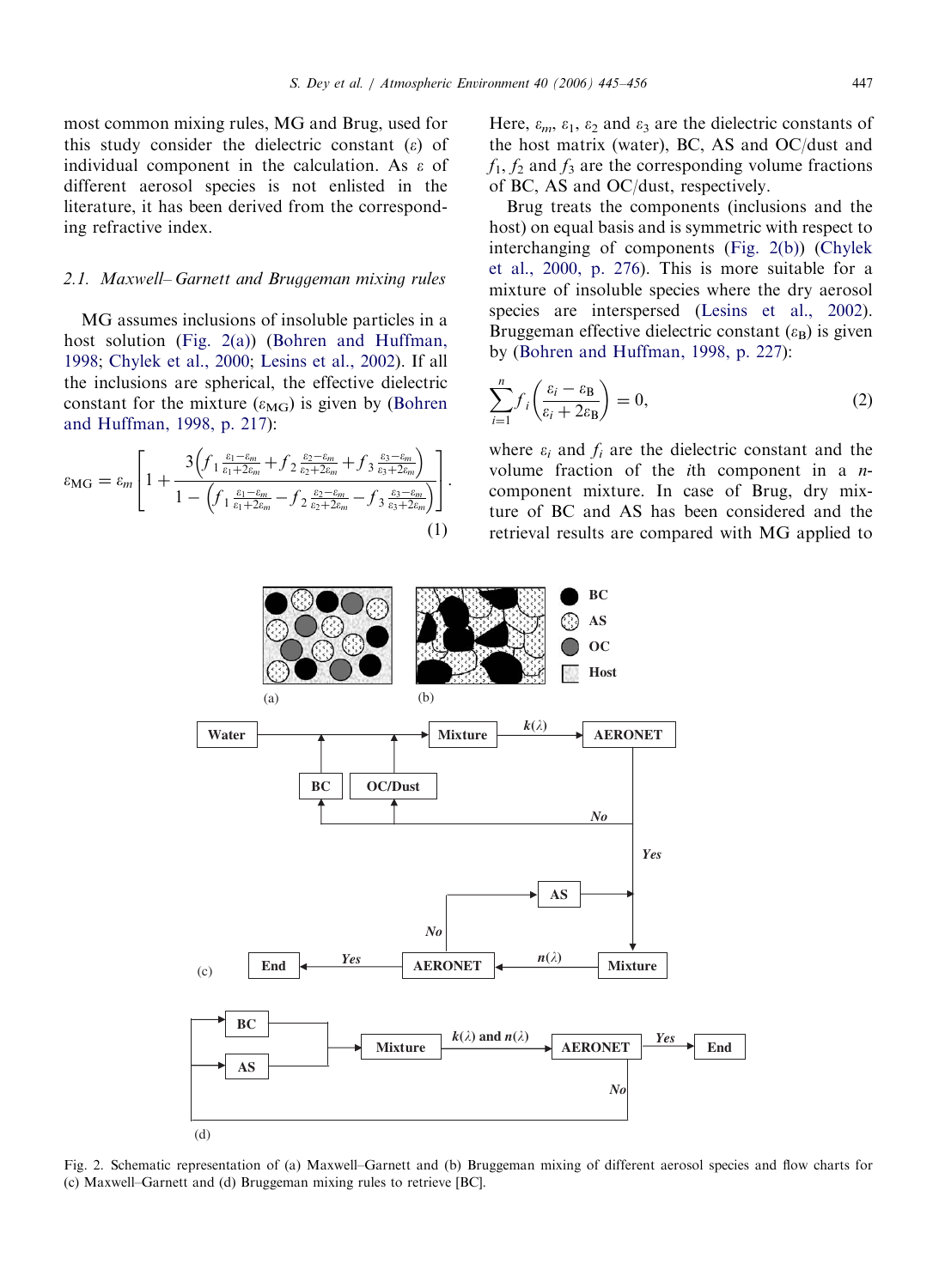three-component (BC and AS inclusions in water host) mixture for all the months.

# 2.2. Choice of additional partly absorbing components

OC is another light absorbing component, often coexisting with BC. OC can be differentiated from BC by its stronger spectral dependence of  $k(\lambda)$ compared to BC due to enhanced light absorption at  $\lambda < 0.6$  µm ([Kirchstetter et al., 2004\)](#page-10-0).  $k(\lambda)$ retrieved by AERONET over Kanpur shows high spectral variation during the post-monsoon and winter months (October–February) [\(Singh et al.,](#page-10-0) [2004](#page-10-0)) indicating presence of OC; hence we have considered OC as a component for these months only. During the other months, dust is considered in place of OC; because dust carried by southwesterly wind significantly affects the aerosol optical properties in the region [\(Dey et al., 2004\)](#page-10-0) and it is also partly absorbing. The additional components like OC and dust are considered in MG mixing rule only, as it is computationally simpler than Brug mixing rule.

# 2.3. Application of the mixing rules for  $[BC]$ retrieval

Both MG and Brug allow the computation of the average dielectric constant of the mixture, from which the real  $n(\lambda)$  and imaginary  $k(\lambda)$  refractive index of mixture have been calculated using the following relations [\(Bohren and Huffman, 1998,](#page-9-0) [p. 227\)](#page-9-0):

$$
k(\lambda) = \sqrt{\frac{\sqrt{\varepsilon_r^2 + \varepsilon_i^2} - \varepsilon_r}{2}} \tag{3}
$$

and

$$
n(\lambda) = \sqrt{\frac{\sqrt{\varepsilon_r^2 + \varepsilon_i^2} + \varepsilon_r}{2}},\tag{4}
$$

where  $\varepsilon_r$  and  $\varepsilon_i$  are the real and imaginary parts of the mixture dielectric constant.

For MG, first  $k(\lambda)$  has been computed for different combinations of  $f_{BC}$  and  $f_{OC/dust}$ . Our interest is to determine the appropriate volume fractions of the components.  $f_{BC}$  and  $f_{OC/dust}$  are adjusted until the  $\chi^2$  fit of the computed  $k(\lambda)$  of the mixture is minimized with respect to the AERO-

NET retrieved  $k(\lambda)$  values by

$$
\chi^2 = \sum_{i=1}^4 \frac{(m_i^{\text{rtrv}} - m_i^{\text{cal}})^2}{m_i^{\text{rtrv}}},\tag{5}
$$

where  $m_i^{\text{rtrv}}$  is the AERONET-retrieved refractive index,  $m_i^{\text{cal}}$  is the model-calculated refractive index and  $i$  is the summation index over four retrieval wavelengths  $(0.44, 0.67, 0.87, 0.102 \,\mu m)$  of AERONET. Once the calculated  $k(\lambda)$  matches to AERONETretrieved  $k(\lambda)$  within certain range ( $\chi^2$  in the order of  $10^{-3}$ ), these volume fractions are kept constant and  $f_{AS}$  is adjusted to minimize  $\chi^2$  fit for  $n(\lambda)$ . As  $k(\lambda)$  of AS is extremely small, it does not affect the  $k(\lambda)$  of the mixture. The volume fractions of all the components for which  $\chi^2$  values of  $k(\lambda)$  and for  $n(\lambda)$  are lowest, are chosen as the final values to compute [BC].

In case of Brug,  $k(\lambda)$  and  $n(\lambda)$  are computed simultaneously. We have found that there are combinations of  $f_{BC}$  and  $f_{AS}$  for which  $\chi^2$  fit for both  $k(\lambda)$  and  $n(\lambda)$  have not been minimized simultaneously. For those cases, we chose the lowest  $\chi^2$  value for  $k(\lambda)$  (the maximum allowable limit is  $10^{-5}$ ) to fix  $f_{BC}$ , as  $k(\lambda)$  quantifies the nature of total absorption keeping in mind that  $\chi^2$  for  $n(\lambda)$  would not be  $> 10^{-3}$ .

 $f_{BC}$  is multiplied by BC density ( $\rho_{BC}$ ) and the column-integrated aerosol volume size distribution to obtain [BC] [\(Schuster et al., 2005](#page-10-0)):

$$
[BC] = f_{BC}\rho_{BC} \int \frac{dV}{d\ln r} \, \mathrm{d}\ln r,\tag{6}
$$

where  $r$  is the particle radius and  $V$  is the particle volume concentration ( $\mu$ m<sup>3</sup> $\mu$ m<sup>-2</sup>).  $\alpha$ <sub>a</sub> has been computed from the [BC] and the absorption optical depth  $(\tau_a)$ :

$$
\alpha_{\rm a} = \frac{\tau_{\rm a}}{[BC]}.\tag{7}
$$

The flow charts of the retrieval schemes using MG and Brug are shown in [Figs. 2\(c\) and \(d\),](#page-2-0) respectively. BC aerosols are primarily fine mode particles; however, several studies reported their occurrences in the coarse mode, when they get attached with coarser particles (Neusung [et al., 2002;](#page-10-0) [Clarke et al., 2004](#page-9-0)). Hence, they are considered to be distributed both in fine and coarse mode, as we have used the whole range of volume size distribution of AERONET retrieval  $(0.005 \le r \le 15 \,\text{\mu m})$ .

For validation of our retrieval technique, we have compared our results with in-situ measurements. If one assumes BC column height to be  $h$  km, the corresponding surface BC concentration would be

Surface BC = [BC]/h. 
$$
(8)
$$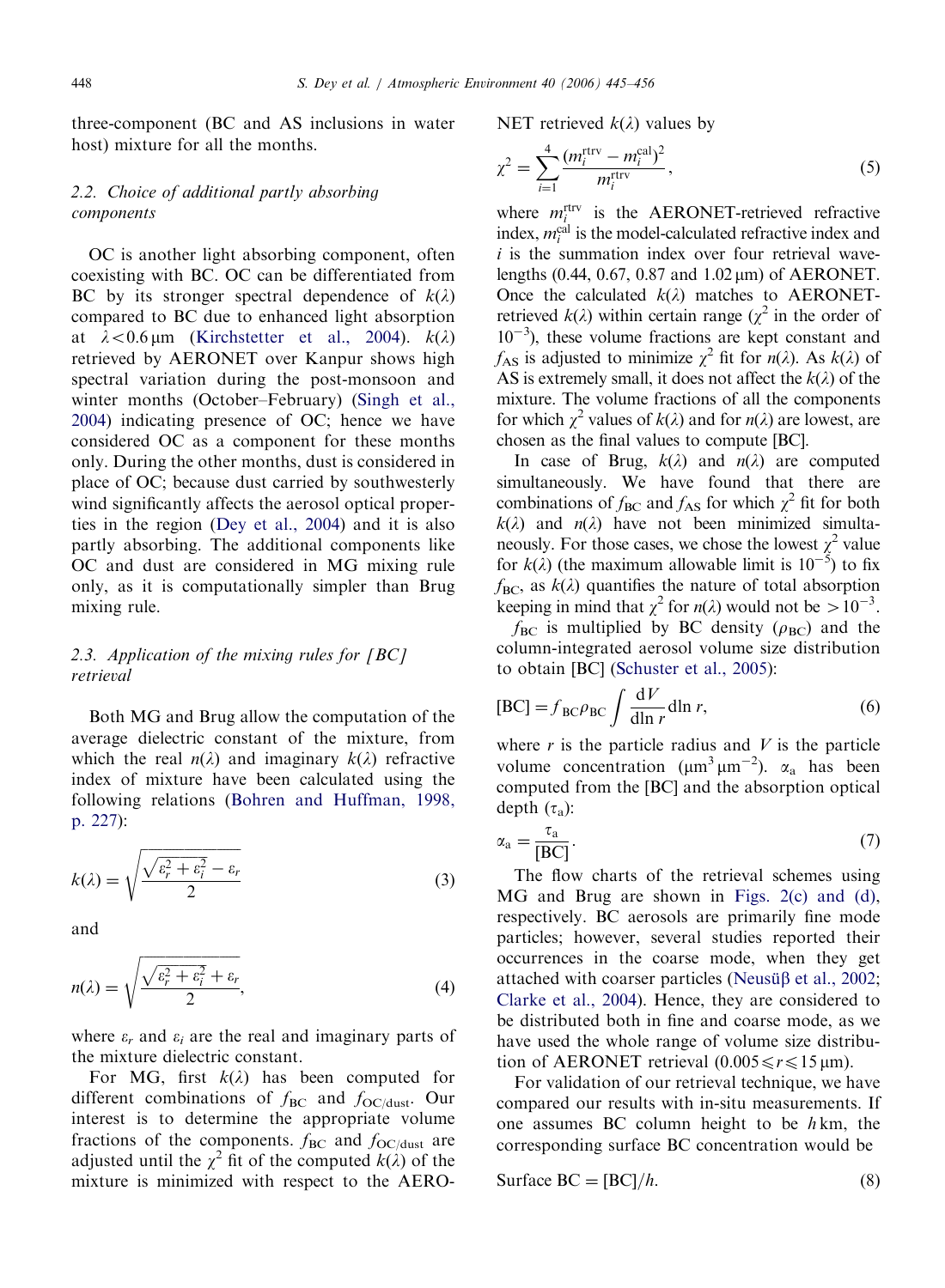#### S. Dey et al. / Atmospheric Environment 40 (2006) 445–456 449

#### 2.4. Issue of refractive index

Choice of refractive index of individual component is important in our retrieval; but the refractive index of BC is not easy to measure. The detailed descriptions of the morphology and physical characteristics of different kinds of BC are given by [Fuller et al.](#page-10-0) [\(1999\)](#page-10-0). We have chosen soot G, A and B type, widely used in standard models ([Fuller et al., 1999\)](#page-10-0) and OPAC type, which has been used in Optical Properties of Aerosols and Clouds model by [Hess et al. \(1998\)](#page-10-0). We have taken the average [BC] retrieved using the four above-mentioned BC types to avoid confusion about the choice of most appropriate BC refractive index, as no literature exists for this in this region. Our approach is supported by the study of [Schuster et al.](#page-10-0) [\(2005\)](#page-10-0), who have found that  $\alpha_a$  is maximum for Gtype and minimum for OPAC-type with intermediate values for A- and B-types. During the dust-loading period, the most probable source of BC in the region is vehicular emission; hence to study the sensitivity of the dust refractive index on the [BC] in our retrieval, only G-type BC has been considered. For all components except OC, we have considered spectrally independent  $k(\lambda)$ ; values are summarized in Table 1.

We have considered spectrally dependent  $k(\lambda)$  of OC (Table 1) to retrieve [BC] more accurately, otherwise  $\chi^2$  fit of  $k(\lambda)$  would not be precise due to enhanced absorption by OC at  $\lambda < 0.6 \,\mu$ m. Although, except OC, the refractive indices of all other components are spectrally flat; all four retrieval wavelengths of AERONET are considered to account the observed spectral variability in the  $n(\lambda)$  and  $k(\lambda)$ .

Among all the components, dust is the most critical, as the contribution of dust to the absorption is still unknown [\(IPCC, 2001\)](#page-10-0). [Clarke et al. \(2004\)](#page-9-0) have shown that  $\alpha_a$  of dust in the Asian outflow to be  $0.009 \,\mathrm{m}^2 \mathrm{g}^{-1}$ . In the present study, we have tested the sensitivity of [BC] to the dust  $k(\lambda)$  of 0.0055 and 0.006. Average [BC] has been presented with maximum possible range of variation from mean for the dust  $n(\lambda)$  in the range 1.53–1.56. The results are compared with the three-component MG mixture (no dust) during same time period.

## 2.5. AERONET data base

AERONET is an automated federated network of more than 200 ground-based sun/sky-scanning radiometers distributed throughout the world [\(Holben et al., 1998](#page-10-0)). Kanpur is one such location [\(Fig. 1\)](#page-1-0), where the radiometer has been deployed on Indian Institute of Technology Kanpur (IITK) campus;  $\sim$ 17 km away from the center of the city and is operational as of January 2001. The

Table 1

Physical and optical properties of the components at 0.55  $\mu$ m wavelength except OC, whose imaginary refractive index is considered to be spectrally dependent in this study

|                | $\boldsymbol{N}$ | K                                                       | $\rho$         | Comments                                                                   | References                                                                                                               |
|----------------|------------------|---------------------------------------------------------|----------------|----------------------------------------------------------------------------|--------------------------------------------------------------------------------------------------------------------------|
| Soot G         | 2                |                                                         | 2              | Paracrystalline graphite,<br>product of diesel exhaust                     | Bergstrom (1972), Janzen<br>(1979), Hess and Herd (1993)                                                                 |
| Soot OPAC      | 1.75             | 0.44                                                    |                | Used in OPAC model                                                         | Hess et al. (1998)                                                                                                       |
| Soot A         | 1.95             | 0.66                                                    | $\overline{2}$ | Similar to prolytic<br>graphite, less absorbing<br>than type G             | Bergstrom (1972), Hess and<br>Herd (1993)                                                                                |
| Soot B         | 1.8              | 0.5                                                     | 1.85           | Low density, more similar<br>to amorphous carbon                           | Twitty and Weinman, (1971),<br>Medalia and Richards, (1983),<br>Janzen (1980)                                            |
| Water          | 1.33             | $1.96 \times 10^{-9}$                                   |                | Host in MG mixing                                                          | Lesins et al. $(2002)$                                                                                                   |
| $(NH_4)_2SO_4$ | 1.53             | $10^{-7}$                                               | 1.76           | Most ubiquitous scattering<br>component                                    | Seinfeld and Pandis (1998)                                                                                               |
| OC             | 1.53             | 0.063(0.44), 0.005<br>$(0.67), 0.001$ $(0.87,$<br>1.02) | 1.8            | Enhanced absorption at<br>wavelength less than<br>$0.6 \,\mathrm{\upmu m}$ | Reddy and Boucher (2004),<br>Kirchstetter et al. (2004)                                                                  |
| Dust           | $1.53 - 1.56$    | 0.0055, 0.006                                           | 2.6            | Partly absorbing                                                           | Sokolik and Toon (1999),<br>Tegen et al. (1996), Sokolik<br>et al. (1993), Lesins et al.<br>(2002), Clarke et al. (2004) |

The values in the parentheses are the corresponding wavelengths in  $\mu$ m. Unit of density ( $\rho$ ) is g cm<sup>-3</sup>.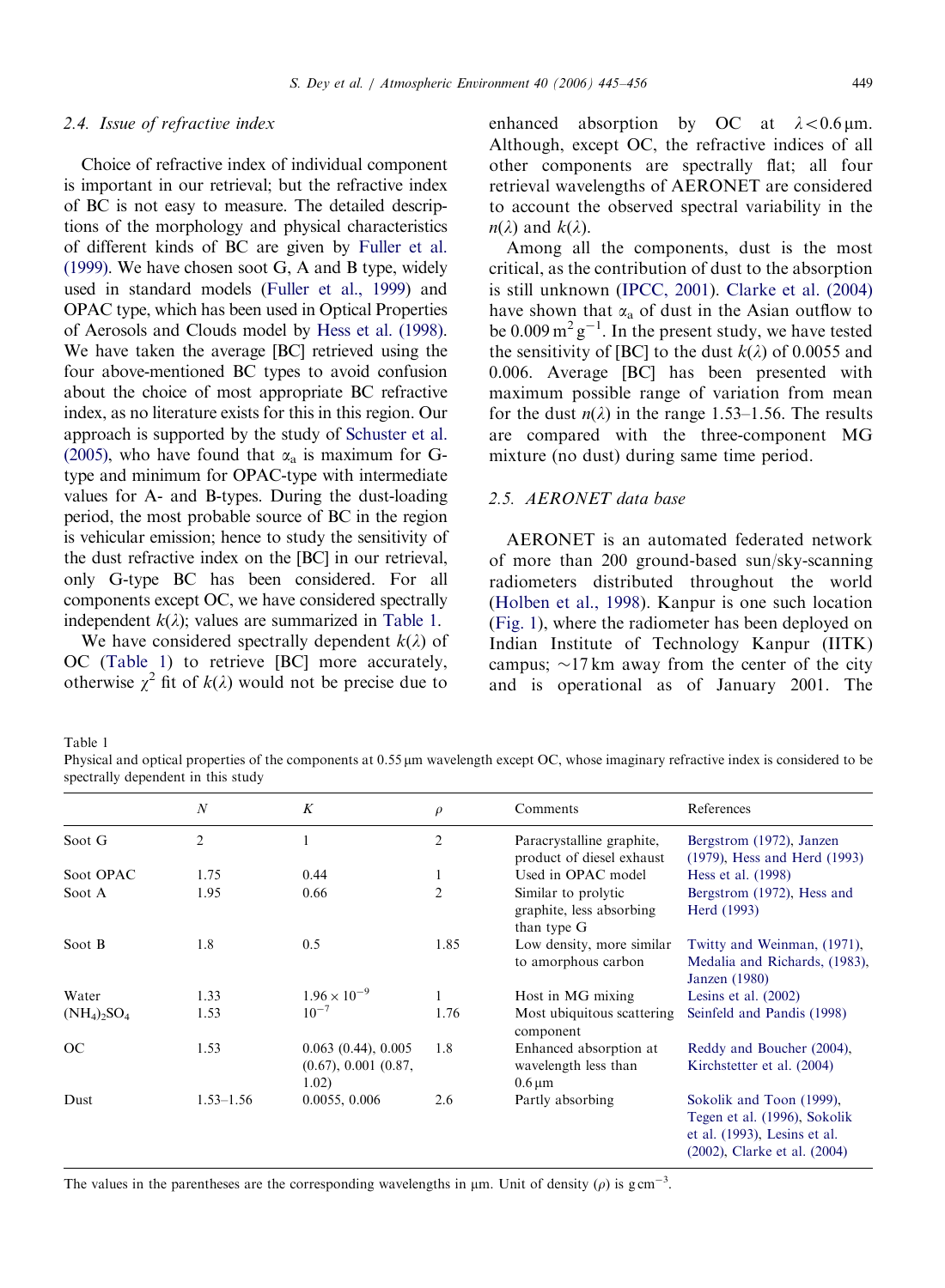<span id="page-5-0"></span>refractive index and the aerosol volume size distribution are being retrieved inverting the sky radiance measurements ([Dubovik and King, 2000](#page-10-0)). We have used level 2.0 data (quality assured) of refractive indices at four retrieval wavelengths 0.44, 0.67, 0.87 and  $1.02 \text{ µm}$  to match model derived refractive indices for retrieval of [BC]. The data during June–September, 2003 are missing due to technical problems. The uncertainty is  $\lt \pm 5\%$  for the sky radiance measurements ([Dubovik et al.,](#page-10-0) [2000](#page-10-0)), but the tendency of increasing errors in retrieval of optical properties with the decrease in optical depth is higher in case of refractive index than for the case of volume size distribution ([Dubovik et al., 2000](#page-10-0)).

#### 3. Results and discussion

## 3.1. Temporal variation of [BC] and  $\alpha_a$

[BC] over Kanpur shows strong seasonal as well as diurnal variations, particularly during the postmonsoon to winter seasons. Monthly averaged [BC] and  $\alpha_a$  at 0.55 µm wavelength retrieved using MG and Brug in absence of OC and dust over Kanpur are shown in Figs. 3(a) and (b), respectively. [BC] is shown as the mean of four types of BC, whereas the vertical bars represent the possible range of variation. Maximum [BC] ( $>10$  mg m<sup>-2</sup>) has been found to occur during the post-monsoon and winter seasons. During this time period, relatively stable atmosphere and low boundary layer lead to poor dispersion of BC. [BC] is low  $( $6 \,\mathrm{mg\,m^{-2}}$  during$ the monsoon season (June–August), whereas [BC] varies in between, during the pre-monsoon season (March–May). High [BC] observed in some months during the pre-monsoon season is primarily due to very high volume concentration mostly in the coarse mode  $(>1 \,\mu\text{m})$ . Yearly averaged [BC] retrieved using MG  $([BC]_{MG})$ and Brug  $([BC]_{Brug})$  are 9.99  $\pm$  1.95, 5.52  $\pm$  1.07, 7.9  $\pm$  1.53 mg m<sup>-2</sup> and 8.55  $\pm$  1.88, 7.16  $\pm$  1.77, 9.38  $\pm$  2.4 mg m<sup>-2</sup> for 2001, 2002 and 2003, respectively. Temporal variation of  $\alpha_a$  (at 0.55 µm) for MG ( $\alpha_{a, \text{MG}}$ ) and Brug ( $\alpha_{a, \text{Brug}}$ ) follows reverse trend (Fig. 3(b)) as that of [BC]. Yearly averaged values of  $\alpha_{a,MG}$  and  $\alpha_{a,Brue}$  are 7.9 $\pm$ 1.83 and 9.67 $\pm$ 3.45, 12.74 $\pm$ 2.92 and  $10.38 \pm 3.71$ ,  $10.36 \pm 2.36$  and  $9.51 \pm 3.84$  m<sup>2</sup> g<sup>-1</sup> for 2001, 2002 and 2003, respectively. The range of values of  $\alpha_a$  are in good agreement with the typical value of  $10 \text{ m}^2 \text{ g}^{-1}$  considered by many as standard ([Horvath, 1993](#page-10-0); [Liousse et al., 1993\)](#page-10-0). The difference



Fig. 3. (a) Monthly averaged [BC] retrieved using Maxwell– Garnett and Bruggeman mixing rules during 2001–2003. 'MG' and 'Brug' stand for Maxwell–Garnett and Bruggeman mixing rules, respectively. Each value of [BC] is averaged for four types of BC considered in this study and the vertical bars show the range of variation of [BC]. (b) Similar to Fig. 3(a), but for specific absorption cross section. (c) Scatter plot between [BC] and specific absorption cross-section for different mixing rules and combination of species.

in the yearly averaged  $[BC]_{MG}$  and  $[BC]_{Brug}$  is  $\sim$ 1.5 mg m<sup>-2</sup>, which is  $\sim$ 15% of the annual average, however in few months higher discrepancy  $(>3 \,\text{mg}\,\text{m}^{-2})$  has also been observed. Otherwise, for most of the months,  $[BC]_{MG}$  and  $[BC]_{Brug}$  lie within the possible range of variation from the mean values.

 $[BC]_{\text{MG}}$  and  $[BC]_{\text{Brug}}$  and hence  $\alpha_{a,\text{MG}}$  and  $\alpha_{a,\text{Brug}}$ differ due to the difference in the mixing rules. Brug assumes randomly inhomogeneous mixture with no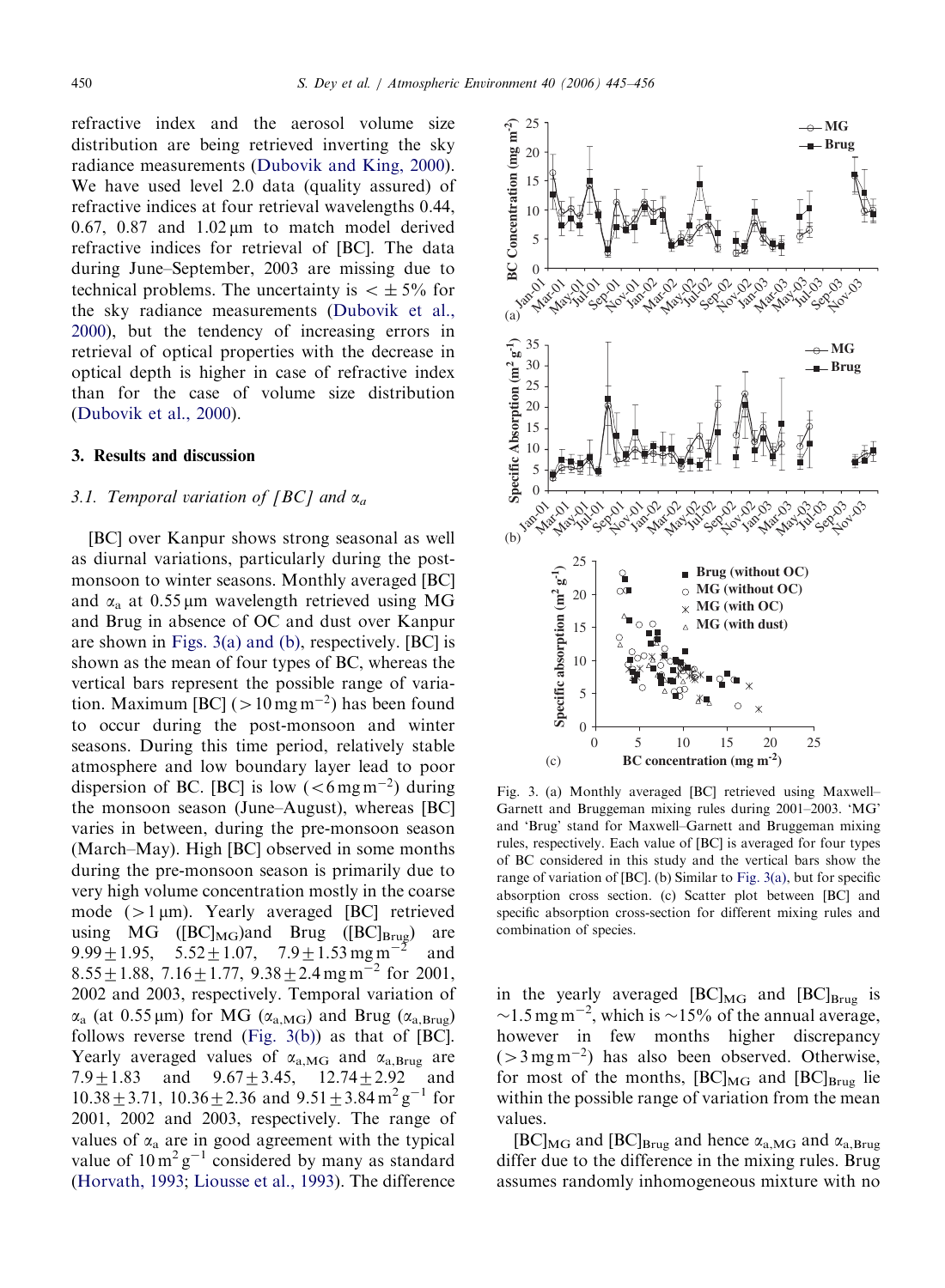specific preference of inclusions; whereas the MG distinguishes the inclusions and the embedded matrix. It is noteworthy that during the winter months when  $k(\lambda)$  shows maximum spectral variation,  $[BC]_{MG}$  is greater than  $[BC]_{Brug}$ . [Fuller et al.](#page-10-0) [\(1999\)](#page-10-0) have shown that  $\alpha_a$  is enhanced by the increase in sulfate particle size, which in turn will reduce [BC]. Hygroscopic growth of AS is common in Kanpur during the monsoon and winter seasons, when humidity remains high ([Singh et al., 2004](#page-10-0)) and it will be pronounced in case of Brug (as it is dry mixture) than MG. Hence, during the period of high relative humidity,  $\alpha_{a, \text{MG}}$  is lower than  $\alpha_{a, \text{Brug}}$ , and subsequently  $[BC]_{MG}$  is higher than  $[BC]_{Brug.}$ 

The relationship between  $\alpha_a$  and [BC] for different cases are shown in [Fig. 3\(c\).](#page-5-0) In MG, BC particles are present throughout the host medium; but with the increase in  $f_{BC}$  (and hence  $[BC]_{MG}$ ), the possibility of the presence of more BC particles in the eccentric positions increases. BC particles, at eccentric positions, are less efficient absorber [\(Fuller](#page-10-0) [et al., 1999\)](#page-10-0), hence the decrease of  $\alpha_{a,MG}$  with increase in  $f_{BC}$  is not uniform. The distribution of the points in  $[BC]-\alpha_a$  plane for Brug is similar to that for MG. Interestingly, in presence of other partly absorbing components, the relationship becomes linear, with higher rate of decrease observed in presence of dust. As, the dust particles are larger in size than OC particles,  $\alpha_{\text{a}}$ , dust is greater than  $\alpha_{a,OC}$ . This will result in higher effective reduction of  $\alpha_{a,BC}$  in presence of dust as compared to OC. Besides, OC is produced simultaneously with BC from similar source and hence the nature of internal mixing of dust and BC is different from that of BC and OC, which may play decisive role in the observed variation of  $\alpha_{a,BC}$ .

Diurnal variations of [BC] from 7:00 to 18:00 local time (LT) are shown in Fig. 4 as seasonal average. There is gradual increase in [BC] in the morning from 7:00 LT, reaching a maxima peak around 10:00 LT. The morning peak of BC is due to the combination of the fumigation effect in the boundary layer [\(Stull, 1998\)](#page-11-0), where the aerosols are being brought from nocturnal residual layer after the sunrise and beginning of local anthropogenic activities. [BC] dips to a mid-day low and again shows a high peak around 14:00–15:00 LT before going down. During the pre-monsoon and monsoon seasons, afternoon peak is missing. During the daytime, increased solar heating results in increase in the boundary layer height dispersing the pollutants near the surface, whereas during the nighttime,

the boundary layer becomes shallower resulting in entrapment of the pollutants near the surface. Until BC is removed or added in the column by some process, the diurnal variation of [BC] would not be pronounced. Hence the amplitude of the diurnal variation for the surface concentration would be higher compared to the columnar concentration, which is the case in Kanpur [\(Tripathi et al., 2005a\)](#page-11-0) and in other continental sites ([Babu and Moorthy,](#page-9-0) [2002;](#page-9-0) [Latha and Badarinath, 2003](#page-10-0)). If the BC column height does not vary much diurnally, the diurnal variation of [BC] would be more controlled by the anthropogenic activities compared to the regional boundary layer dynamics. This explains the observed diurnal variation of [BC] during the premonsoon season. The afternoon peak, which is pronounced during the winter season, may be associated with the local anthropogenic activities under calm condition.

# 3.2. Role of  $OC$  in the retrieval of  $[BC]$

Role of OC in our retrieval has been investigated, as OC is believed (as there is no in situ measurements, spectral variation of  $k(\lambda)$  suggests presence of OC in significant amount, mainly during the post-monsoon and winter seasons) to affect the observed specific absorption. In [Fig. 5\(a\),](#page-7-0) [BC] retrieved in presence of OC during October– February are plotted along with [BC] retrieved in presence of dust during March–September each year, which will be discussed in details in the next section.

An interesting finding that comes out from this study is that the [BC] in presence of OC is higher

Fig. 4. Diurnal variation of [BC] (retrieved using MG mixing rule) at Kanpur seasonally averaged for 2001–2003.

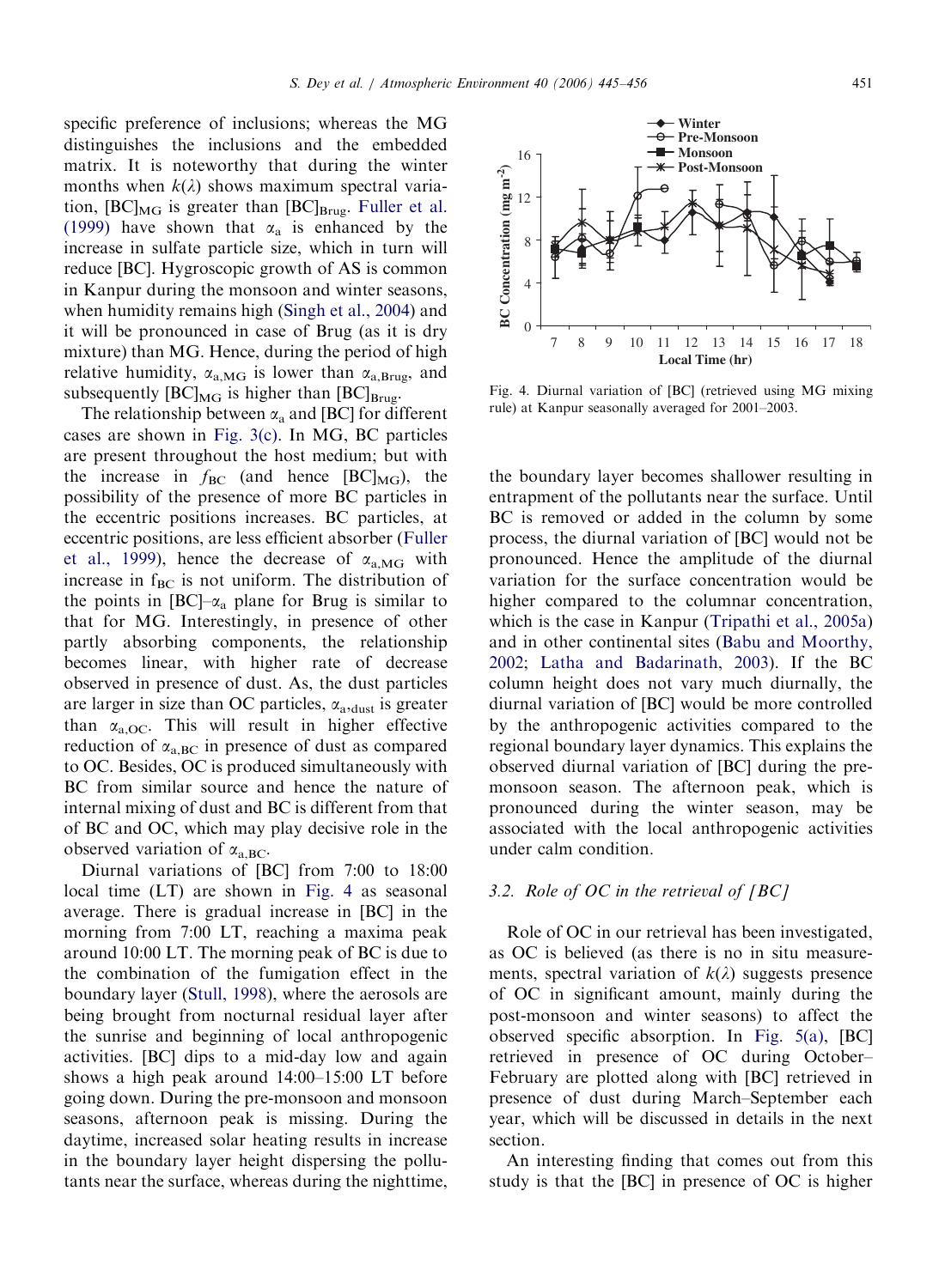<span id="page-7-0"></span>

Fig. 5. (a) Monthly averaged [BC] retrieved using MG with OC as a component during October–February and dust as a component during March–September (time period shown within box). During October–February, each value represents mean of [BC] retrieved for four types of BC with the vertical bars showing the range of variation; whereas during March–September, two [BC] are shown for each month representing  $k(\lambda)$  of dust 0.006 and 0.0055. Each [BC] during dust-loading period is retrieved for G-type BC and averaged for a range of  $n(\lambda)$  (1.53–1.56) of dust. (b) Scatter plot between specific absorption cross section of BC and OC/BC ratio for different types of BC showing the relative contribution of OC to the absorption.

 $(>2 \,\text{mg}\,\text{m}^{-2})$  than [BC] in absence of OC [\(Fig. 3\(a\)](#page-5-0)), when the absolute difference of  $k(0.44 \,\mu\text{m})$  and  $k(1.02 \,\mu\text{m})$  exceeds 0.0015. In an internal mixture of AS and BC, where AS surrounds BC core,  $\alpha_{a,BC}$ becomes high, as more light is focused towards absorbing BC core. When OC is present in the mixture, it may form soluble shell with AS, which causes absorption enhancement [\(Conant et al.,](#page-10-0) [2003](#page-10-0)). In this case, some light will be absorbed by OC and hence  $f_{BC}$  should be higher to match the enhanced absorption. Our results indicate that consideration of spectral variability of OC in the retrieval is necessary for accurate estimation of  $f_{BC}$ and hence [BC], during the matching of  $k(\lambda)$  with AERONET-retrieved values. Column-integrated OC concentration ([OC]) is found to vary in a wide range 2–21 mg m<sup>-2</sup>, with high values ( $> 15$  mg m<sup>-2</sup>) being observed during November–January, when biomass burning is pronounced along with the fossil-fuel burning in Kanpur.

OC/BC ratio has been plotted against  $\alpha_a$  in Fig. 5(b) to study the contribution of OC to the absorption. For OPAC type,  $\alpha_a$  increases with increase in OC/BC ratio, reaching a peak at OC/ BC $\sim$ 5.5 before going down.  $\alpha_a$  also increases linearly with the increase in OC/BC ratio for A and B-types, but for G-type, it is almost constant. As G-type has the highest  $k(\lambda)$  value, even a large increase in [OC] does not affect  $\alpha_a$  much. The effective contribution of OC to observed  $\alpha_a$  becomes significant after OC becomes five times higher than BC, if OPAC type BC is considered.

# 3.3. Effect of dust refractive index on retrieval of  $[BC]$

[Schuster et al. \(2005\)](#page-10-0) have avoided the dust affected sites for their retrieval due to uncertainty in the dust refractive indices, but this is necessary as dust has significant impact on the aerosol optical properties during the pre-monsoon and monsoon seasons in the Ganga basin, where large changes in single scattering albedo and  $n(\lambda)$  and  $k(\lambda)$  have been observed ([Dey et al., 2004](#page-10-0)). The refractive index of dust is not constant, as it depends on the mineralogy of the dust particles. Several studies suggest that the real part of the dust refractive index varies in the range 1.5–1.6 ([Shettle and Fenn, 1979;](#page-10-0) [WMO, 1983;](#page-11-0) [Sokolik et al., 1993;](#page-11-0) [Tegen et al., 1996;](#page-11-0) [Koepke](#page-10-0) [et al., 1997;](#page-10-0) [Sokolik and Toon, 1999;](#page-10-0) [Dubovik et al.,](#page-10-0) [2002](#page-10-0)). [BC] has been retrieved in the present study by varying  $n(\lambda)$  of dust and keeping its  $k(\lambda)$  constant at two representative values 0.006 ([Tegen et al.,](#page-11-0) [1996](#page-11-0)) and 0.0055 ([Lesins et al., 2002\)](#page-10-0). Soot G type has been considered in this case and each value (shown in Fig. 5(a) within box) is the average of [BC] retrieved for  $n(\lambda)$  varying in the range 1.53–1.56.

We have found higher [BC] during the premonsoon season considering dust compared to [BC] retrieved without dust using both MG and Brug. [Clarke et al. \(2004\)](#page-9-0) have shown that in the presence of dust, BC fraction may increase due to the uptake of BC at the surface of dust particles. The variation (reflected in the vertical bars) of [BC] due to dust  $n(\lambda)$  is also high during April–June, when the region is affected by transported desert dust along with the local soil and industrial dusts. The high sensitivity may be attributed to the fluctuation in dust refractive index due to mixing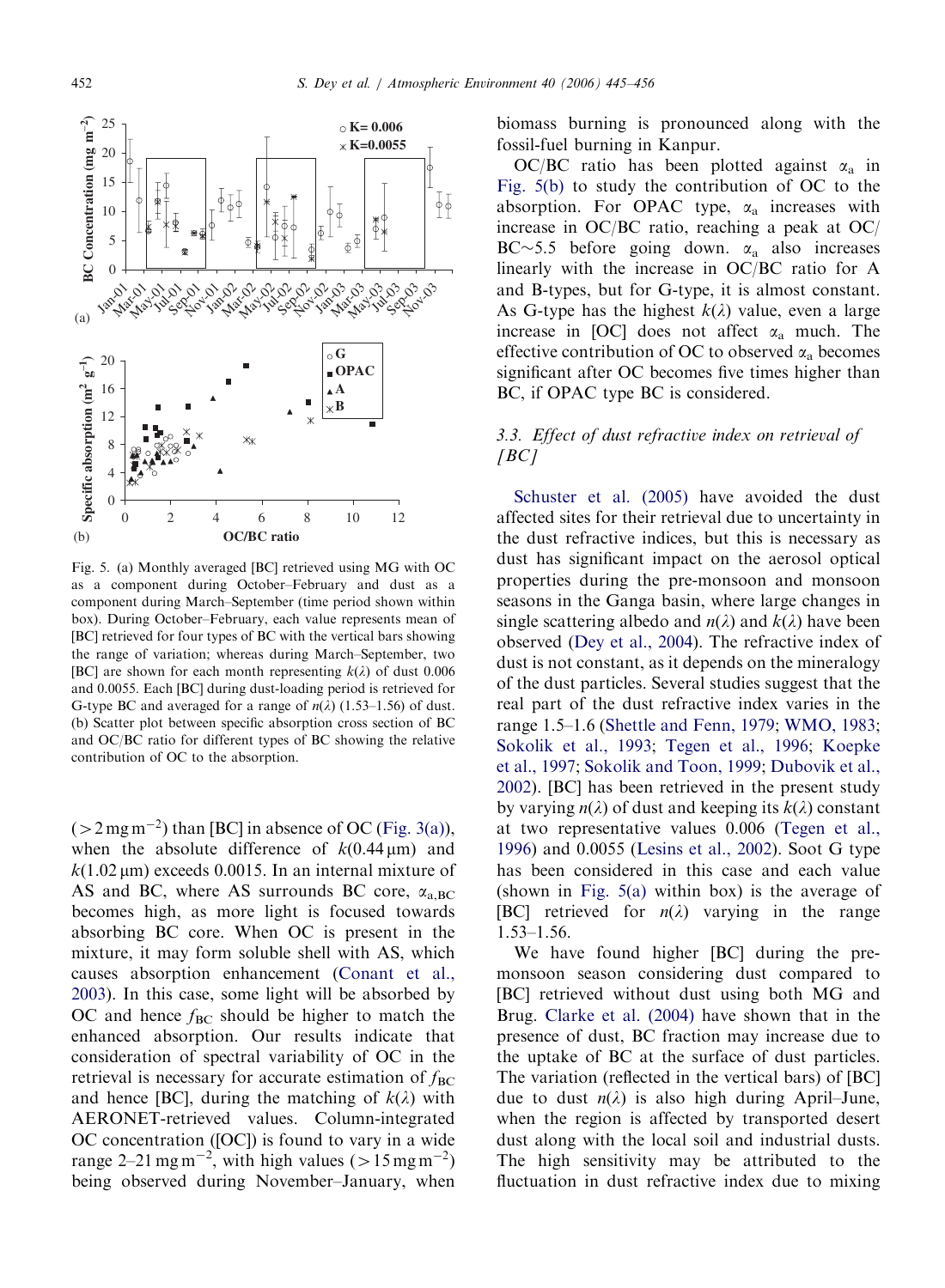of dust arising from different sources. In 2002, the long-range transport of dust was extended beyond June ([Dey et al., 2004](#page-10-0)), which is reflected in the higher variation in [BC] in July also. In general, [BC] at  $k(\lambda) = 0.006$  is higher than [BC] at  $k(\lambda) =$ 0:0055 with a pre-monsoon maxima, the difference being greater than  $3 \text{ mg m}^{-2}$ . However, in some months, the reverse trend is also observed, which is due to higher fluctuation in  $f_{BC}$  with dust  $n(\lambda)$ . Overall, 10% increase in dust  $k(\lambda)$  results in 10–13% hike in yearly averaged [BC], which means, if more absorptive dust is present in the mixture, the variation in [BC] becomes higher. Sometimes, the variation in [BC] due to the dust refractive index is random, which may be due to the fact that dust particles are mostly non-spherical, whereas in MG, spherical inclusions are considered.

#### 3.4. Comparison with in-situ measurements

We have compared our retrieved [BC] with in situ measurements in Kanpur and INDOEX. An Aethalometer (model AE-21-ER, Magee Scientific, USA) has been deployed in IIT-Kanpur campus on December 2004 as a part of the ISRO-GBP Land Campaign-II, which enables us to compare our retrieved [BC] with the collocated surface measurements. For direct comparison, we averaged surface BC concentration measured within  $\pm 15$  min of an individual AERONET retrieval during December 2004 and compared with the corresponding [BC]. The Aethalometer was operated at 5 min time interval. The comparison is shown in Fig. 6, where the 1:1 line represents BC column height to be 1 km. There are two clusters in the scatter plot, those lying above the line represent the measurements when the BC column height is greater than 1 km and the rests represent the measurements when BC column height is less than 1 km. The average BC column height is found to be 852.6 m, which is similar to  $\sim$ 900 m boundary layer height measured by balloonsonde data ([Tripathi et al., 2005b\)](#page-11-0) during December 2004.

During INDOEX intensive field phase, BC concentration has been measured from in-situ samples collected on NCAR's C-130 aircraft in February–March 1999 ([Mayol-Bracero et al., 2002\)](#page-10-0). To retrieve [BC] during INDOEX period, we have chosen AERONET data of Kaashidhoo Climatological Observatory, KCO (4N, 73E) located in the islands of Maldives. Although, aircraft sampling has been done on 13 days; out of these 13 days, both





**Surface Measurements (ug m-3)**

Fig. 6. Comparison between retrieved [BC] and in-situ measurements during December 2004 in Kanpur. 1:1 line represents 1 km

BC column height.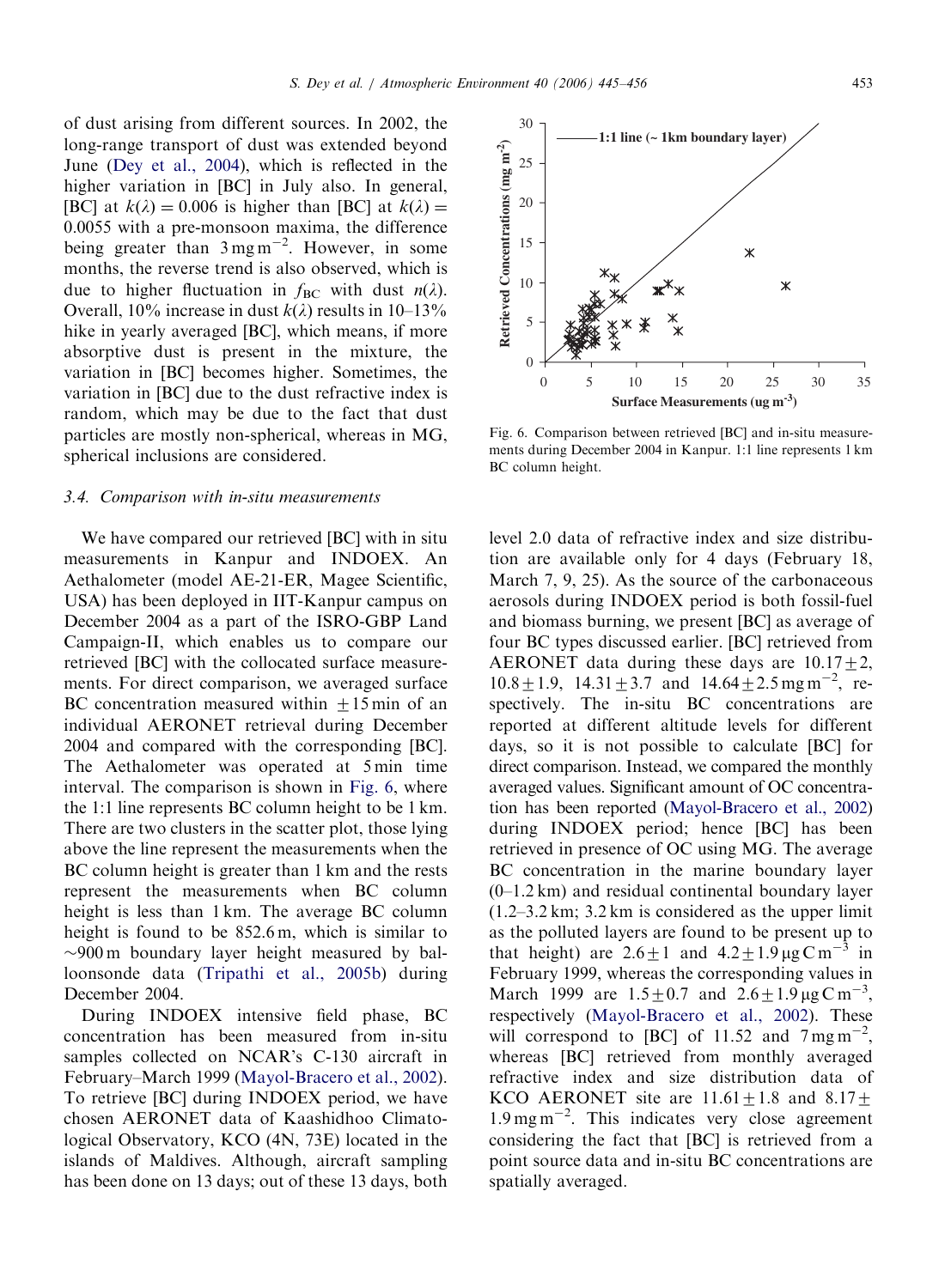# <span id="page-9-0"></span>4. Summary and conclusions

- 1. [Schuster et al. \(2005\)](#page-10-0) have calculated yearly averaged [BC] in different regions of the world and they have found [BC]  $0.22-0.28$  mg m<sup>-2</sup> at remote islands,  $0.96 - 3.47$  mg m<sup>-2</sup> at continental sites and  $2.7-3.7$  mg m<sup>-2</sup> in biomass burning sites. Compared to these values, [BC] in Kanpur is much higher and it may have significant impact on the regional climate forcing. [BC] in Kanpur exhibits strong seasonal variation. Maximum [BC]  $(>10 \,\mathrm{mg\,m^{-2}})$  has been found during October–January months. Yearly averaged values of  $[BC]_{MG}$  and  $[BC]_{Brug}$  show a difference of  $\sim$ 1.5 mg m<sup>-2</sup>, although higher difference exists in few months due to the difference in the mixing rules.
- 2.  $\alpha_a$  decreases non-linearly with increase in [BC] using both MG and Brug, as increase in  $f_{BC}$ would lead to higher number of BC particles in the eccentric position of the mixture reducing the efficiency in absorption. The decrease in  $\alpha_a$ becomes almost linear when partially absorbing OC/dust is added to the mixture. Presence of dust results in higher rate of reduction of  $\alpha_a$ , as larger dust particles reduces  $\alpha_{a,BC}$  more efficiently than smaller OC particles.
- 3. [BC] shows diurnal variation with morning and afternoon maximum and mid-day minimum. The morning peak is attributed to the combination of fumigation effect and commencement of anthropogenic activities. The afternoon peak, arising due to anthropogenic activities, is missing during the pre-monsoon and monsoon seasons. The amplitude of the diurnal variation is less compared to the variation of surface concentration, as it depends on the variation of BC column height controlled by seasonal meteorology.
- 4. Whenever, significant spectral variation of  $k(\lambda)$ (i.e.  $k(0.44 \,\mu\text{m}) - k(1.02 \,\mu\text{m}) > 0.0015$ ) is found, [BC] has been observed to increase in presence of OC. Therefore, in those cases, OC should be considered as a component for accurate estimation of [BC]. In Kanpur, highest [OC]  $(>10$  mg m<sup>-2</sup>) is observed during November– January. The relative effect of OC on  $\alpha_a$  is strongest for OPAC type and weakest for G type BC.
- 5. [BC] is found to be more sensitive to dust  $k(\lambda)$ than to  $n(\lambda)$ . Only during the intense dust loading period, when dust is also transported from long range, the variation in [BC] due to dust  $n(\lambda)$

becomes significant. On other hand, 10% rise in dust  $k(\lambda)$  increases the yearly averaged [BC] by  $\sim$ 10–13%, although the monthly variation is random.

6. Our retrieval technique provides an alternate, simple and independent method of retrieving [BC] in absence of in-situ measurements, as it depends on refractive index, an intrinsic property of any component. The retrieved [BC] match well with in-situ measurements. This technique can be used to study spatio-temporal distribution of BC globally, as AERONET stations are spread all over the world. However, there could be significant variation in [BC] with the dust refractive index, as mentioned in the present study. Therefore, it is required to validate the results in the sites affected by both dust and BC with in-situ measurements.

#### Acknowledgement

The work is supported through research project under DST-ICRP program. The CIMEL is operational on IIT Kanpur campus under AERONET program through NASA–IITK agreement. We thank the site manager and staffs for their effort in maintaining KCO site during INDOEX period. We acknowledge two anonymous reviewers for their valuable comments, which helped us improving the original version of the manuscript.

#### **References**

- Babu, S.S., Moorthy, K.K., 2002. Aerosol black carbon over a tropical coastal station in India. Geophysical Research Letters 29 (23), 2098.
- Bergstrom, R.W., 1972. Predictions of the spectral absorption and extinction coefficients of an urban air pollution model. Atmospheric Environment 6, 247–258.
- Bohren, C.F., Huffman, D.R., 1998. Absorption and Scattering of Light by Small Particle. Wiley, New York.
- Chandra, S., Satheesh, S.K., Srinivasan, J., 2004. Can the state of mixing of black carbon aerosols explain the mystery of ''excess'' atmospheric absorption? Geophysical Research Letters 31, L19109.
- Chylek, P., et al., 2000. Effective medium approximations for homogeneous particles. In: Mischenko, M. (Ed.), Light Scattering by Nonspherical Particles: Theory, Measurements, and Geophysical Applications. Elsevier, New York, pp. 273–308.
- Clarke, A.D., et al., 2004. Size distributions and mixtures of dust and black carbon aerosol in Asian outflow: physiochemistry and optical properties. Journal of Geophysical Research 109, D15S09.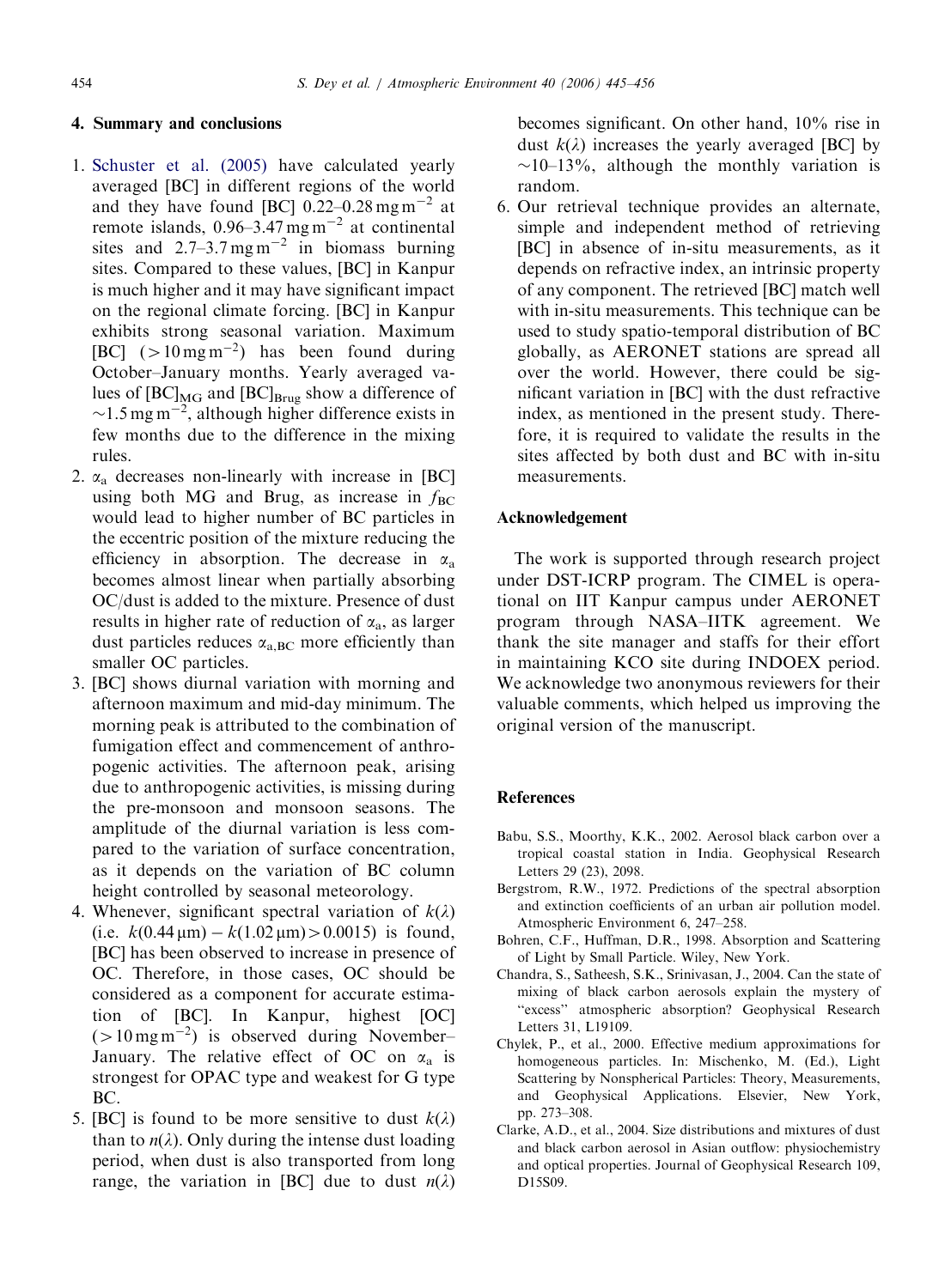- <span id="page-10-0"></span>Conant, W.C., et al., 2003. A model for the radiative forcing during ACE-Asia derived from CIRPAS Twin Otter and R/V Roland H. Brown data and comparison with observations. Journal of Geophysical Research 108 (D23), 8661.
- Dey, S., Tripathi, S.N., Singh, R.P., Holben, B.N., 2004. Influence of dust storms on aerosol optical properties over the Indo-Gangetic basin. Journal of Geophysical Research 109, D20211.
- Dubovik, O., King, M.D., 2000. A flexible inversion algorithm for retrieval of aerosol optical properties from sun and sky radiance measurements. Journal of Geophysical Research 105 (D16), 20,673–20,696.
- Dubovik, O., Smirnov, A., Holben, B., King, M.D., Kaufman, Y.J., Eck, T.F., Slustker, I., 2000. Accuracy assessments of aerosol optical properties retrieved from Aerosol Robotic Network (AERONET) sun and sky radiance measurements. Journal of Geophysical Research 105 (D8), 9791–9806.
- Dubovik, O., Holben, B., Eck, T.F., Smirnov, A., Kaufman, Y.J., King, M.D., Tanre, D., Slutsker, I., 2002. Variability of absorption and optical properties of key aerosol types observed in worldwide locations. Journal of the Atmospheric Sciences 59, 590–608.
- Fuller, K.A., Malm, W.C., Kreidenweis, S.M., 1999. Effects of mixing on extinction by carbonaceous particles. Journal of Geophysical Research 104, 15,941–15,954.
- Hess, M., Herd, C.R., 1993. Carbon Black. Mercel Dekker, New York.
- Hess, M., Koepke, P., Schult, I., 1998. Optical properties of aerosols and clouds: the software package OPAC. Bulletin of the American Meteorological Society 79 (5), 831–844.
- Holben, B.N., et al., 1998. AERONET-A federated instrument network and data archive for aerosol characterization. Remote Sensing of Environment 66, 1–16.
- Horvath, H., 1993. Atmospheric light absorption—a review. Atmospheric Environment 27A (Part A), 293–317.
- IPCC (Intergovernmental Panel on Climate Change), 2001. Climate change 2001: the scientific basis. In: Houghton, J.T., et al. (Eds.), Contribution of Working Group I to the Third Assessment Report of the Intergovernmental Panel on Climate Change. Cambridge University Press, New York, 881pp.
- Jacobson, M.Z., 2001. Strong radiative heating due to mixing state of black carbon in atmospheric aerosols. Nature 409, 695–697.
- Janzen, J., 1979. The refractive index of colloidal carbon. Journal of Colloid and Interface Science 69, 436–447.
- Janzen, J., 1980. Extinction of light by highly nonspherical strongly absorbing colloidal particles: spectrophotometric determination of volume distributions for carbon blacks. Applied Optics 19, 2977–2985.
- Kirchstetter, T.W., Novakov, T., Hobbs, P.V., 2004. Evidence that the spectral dependence of light absorption by aerosols is affected by organic carbon. Journal of Geophysical Research 109, D21208.
- Koepke, P., Hess, M., Schult, I., Shettle, E.P., 1997. Global aerosol data set. MPI Meteorologie Humburg Rep. 243, 44pp.
- Latha, K.M., Badarinath, K.V.S., 2003. Black carbon aerosols over tropical urban environment—a case study. Atmospheric Research 69, 125–133.
- Lesins, G., Chylek, P., Lomann, U., 2002. A study of internal and external mixing scenarios and its effect on aerosol optical

properties and direct radiative forcing. Journal of Geophysical Research 107 (D10), 4094.

- Liousse, C., Cachier, H., Jennings, S.G., 1993. Optical and thermal measurements of black carbon aerosol content in different environments: variation of the specific attenuation cross section. Atmospheric Environment 27A (Part A), 1203–1211.
- Mayol-Bracero, O.L., Gabriel, R., Andreae, M.O., Kirchstetter, T.W., Novakov, T., Ogren, J., Sheridan, P., Streets, D.G., 2002. Carbonaceous aerosols over the Indian Ocean during the Indian Ocean Experiment (INDOEX): chemical characterization, optical properties and probable sources. Journal of Geophysical Research 107 (D19), 8030.
- Medalia, A.I., Richards, L.W., 1983. Tinting strength of black carbon. Journal of Colloid and Interface Science 40, 233–252.
- Menon, S., Hansen, J., Nazarenko, L., Luo, Y., 2002. Climate effects of black carbon aerosols in China and India. Science 297, 2250–2253.
- Neusüβ, C., et al., 2002. Characterization and parameterization of atmospheric particle number-, mass- and chemical size distributions in central Europe during LACE 98 and MINT. Journal of Geophysical Research 107 (D21), 8127.
- Ramanathan, V., Crutzen, P.J., Kiehl, J.T., Rosenfeld, D., 2001a. Aerosols, climate and the hydrological cycle. Science 294, 2119–2124.
- Ramanathan, V., et al., 2001b. The Indian Ocean experiment: an integrated analysis of the climate forcing and effects of the great Indo-Asian haze. Journal of Geophysical Research 106, 28,371–28,398.
- Reddy, M.S., Boucher, O., 2004. A study of the global cycle of carbonaceous aerosols in the LMDZT general circulation model. Journal of Geophysical Research 109, D14202.
- Satheesh, S.K., Ramanathan, V., Holben, B.N., Moorthy, K.K., Loeb, N.G., Maring, H., Prospero, J.M., Savoie, D., 2002. Chemical, microphysical, and radiative effects of Indian Ocean aerosols. Journal of Geophysical Research 107 (D23), 4725.
- Sato, M., Hansen, J., Koch, D., Lacis, A., Ruedy, R., Dubovik, O., Holben, B., Chin, M., Novakov, T., 2003. Global atmospheric black carbon inferred from AERONET. Proceedings of the National Academy of Sciences of the United States of America 100 (11), 6319–6324.
- Schuster, G.L., Dubovik, O., Holben, B.N., Clothiaux, E.E., 2005. Inferring black carbon content and specific absorption from Aerosol Robotic Network (AERONET) aerosol retrievals. Journal of Geophysical Research 110, D10S17.
- Seinfeld, J.H., Pandis, S.N., 1998. Atmospheric Chemistry and Physics: From Air Pollution to Climate Change. Wiley, New York.
- Shettle, E.P., Fenn, R.W., 1979. Models of aerosols lower troposphere and the effect of humidity variations on their optical properties. AFCxRL Tech. Rep. 79 0214. Air Force Cambridge Research Laboratory, Hanscom Air Force Base, MA, 100pp.
- Singh, R.P., Dey, S., Tripathi, S.N., Tare, V., Holben, B.N., 2004. Variability of aerosol parameters over Kanpur, northern India. Journal of Geophysical Research 109, D23206.
- Sokolik, I.N., Toon, O.B., 1999. Incorporation of mineralogical composition into models of the radiative properties of mineral aerosol from UV to IR wavelengths. Journal of Geophysical Research 104, 9423–9444.